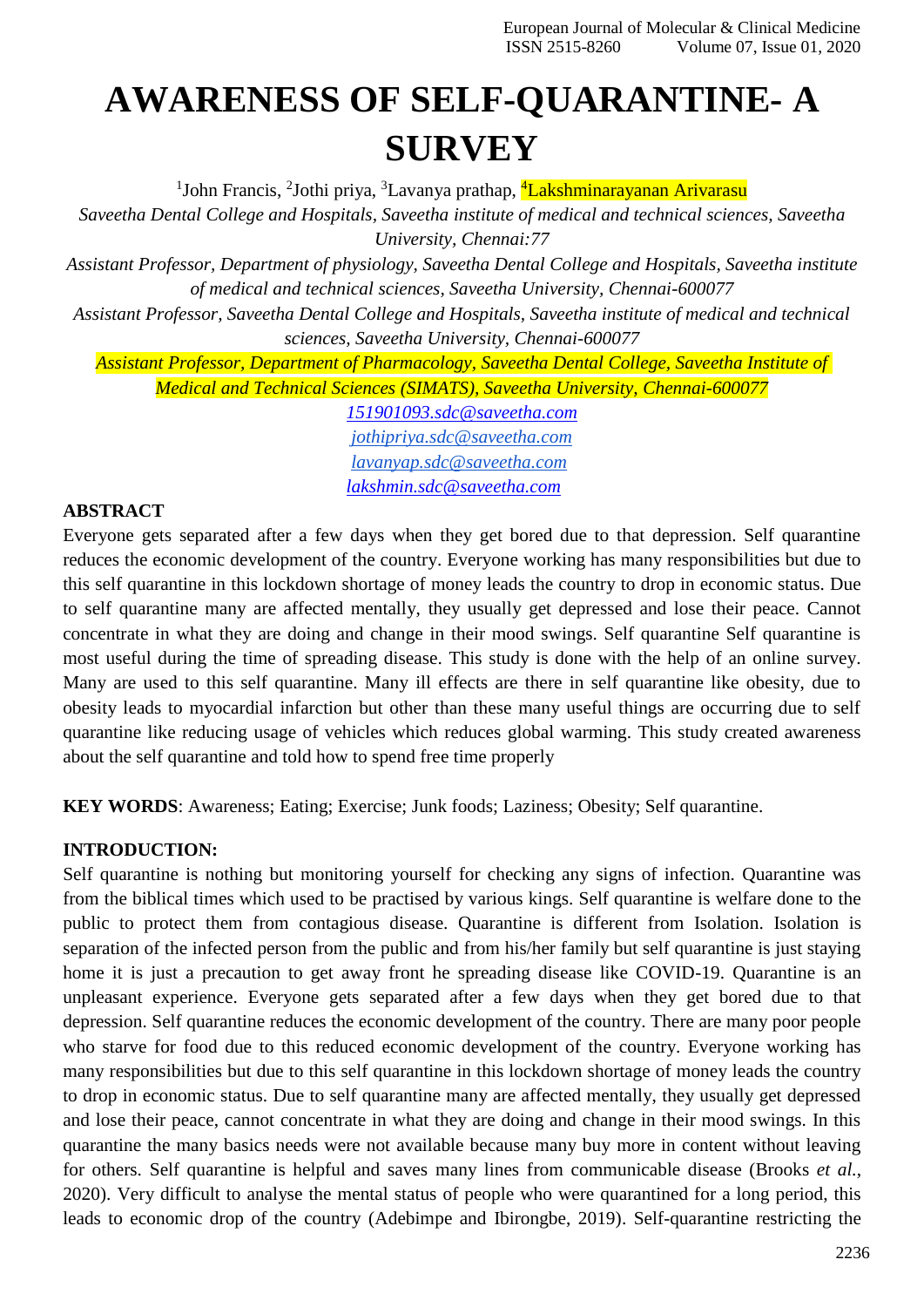daily routine of many people and particularly people with eating disorders triggers them to fall off unhealthy habits and many having dogs which disturbs the peak expiratory flow rate [\(Timothy, Gayatri](https://paperpile.com/c/hevxHO/H0u1) [Devi and Jothi Priya, 2019\) w](https://paperpile.com/c/hevxHO/H0u1)ithout proper exercise which leads to back pain [\(Swathy and Gowri Sethu,](https://paperpile.com/c/hevxHO/n2hT) [2015\).](https://paperpile.com/c/hevxHO/n2hT) Many techniques are found for regeneration after myocardial infarction [\(Renuka](https://paperpile.com/c/hevxHO/aeR3) and Sethu, 2015).

Quarantines are of two types: long time and short term, long term affects the person psychologically leading them to anger etc., but short term will not affect as much as long term quarantine . In many countries there are practices of quarantine like Australia has different method of quarantine and america has different method of quarantine, but finally it's only for the good of their people, This quarantine was useful during the sudden pandemic like COVID-19, Ebola, smallpox in europe etc.

When you put in effort and strive for something, you make yourself vulnerable because it's possible you'll fail. So, it's tempting to say "f-it" and just not try. But really, that only hurts you, and keeps you from fulfilling your full potential. Instead of pushing away opportunities for self-care, open yourself up to giving them a try. This can be indulgent and frivolous things, like a long, warm bath or a freshly-baked cookie. But self-care also means doing the hard work to keep yourself physically and mentally healthy. Now, more than ever, that's important. Few people would choose to be in quarantine, but it's our reality for now. Since we're in this situation, we might as well make the best of it. If you can emerge from isolation with a more robust understanding of who you are and a better ability to take care of yourself, you'll be able to meet the challenges of your new life in recovery. Disseminating awareness is really cruel as this world is getting endangered by COVID 19. World is coming up with many different medicines but for this COVID - 19 not an exact cure is found to control other than self quarantine. This research gives importance to self quarantine and prevents spreading disease. Focuses on social distancing during this pandemic. Self quarantine during eurora inflection saved many lives. Self quarantine are the major precautions for spreading disease and due to this metal status of each person differ [\(Thu, 2012\).](https://paperpile.com/c/hevxHO/TTHW) Self quarantine was the main prevention of any of the spreading communicable diseases [\(Askarian, Aramesh](https://paperpile.com/c/hevxHO/dzQ1) and [Palenik, 2006\).](https://paperpile.com/c/hevxHO/dzQ1) Self quarantine and isolation precautions are the practice policies on controlling healthcare associated infections [\(Alotaibi](https://paperpile.com/c/hevxHO/63Ju) *et al.*, 2017). Disease control prevention and self quarantine precautions are very simple but it causes mood solutions and changes our mental status [\(Suliman](https://paperpile.com/c/hevxHO/0QK7) *et al.*, [2018\). H](https://paperpile.com/c/hevxHO/0QK7)ence the aim is to prevent the spreading communicable disease and to create awareness about self quarantine.

### **MATERIALS & METHODS:**

This study was prospective observational study. The pros were easy to create. It has gathered large data, it is economical and it has quick interpretation. The cons were the homogeneous population and its survey fatigue. To minimize the sampling bias we have to minimize error in questions and avoid loading questions. This study contains 15 self structured questionnaires which validated the study design, general population, methodology and its survey questionnaire are the internal validity. Social distancing and awareness of self quarantine were the external validity. Knowledge, awareness, effectiveness prevention of spreading disease are the output we get from this study. Using a pie chart and bar graph the study can be represented. Description statistics test is used. Age, socio economic status, temperature educaztion and sex are the independent variable . awareness, interaction with others, knowledge about self quarantine, attitude and perceptions are the dependent variable of this study. The data was collected and statistically analysed in SPSS. Chi-Square analysis was performed and  $p<0.05$  was considered as statistically significant.

### **RESULTS & DISCUSSION:**

The data was analysed with the help of SPSS and results were given. About 50.4% of the people attend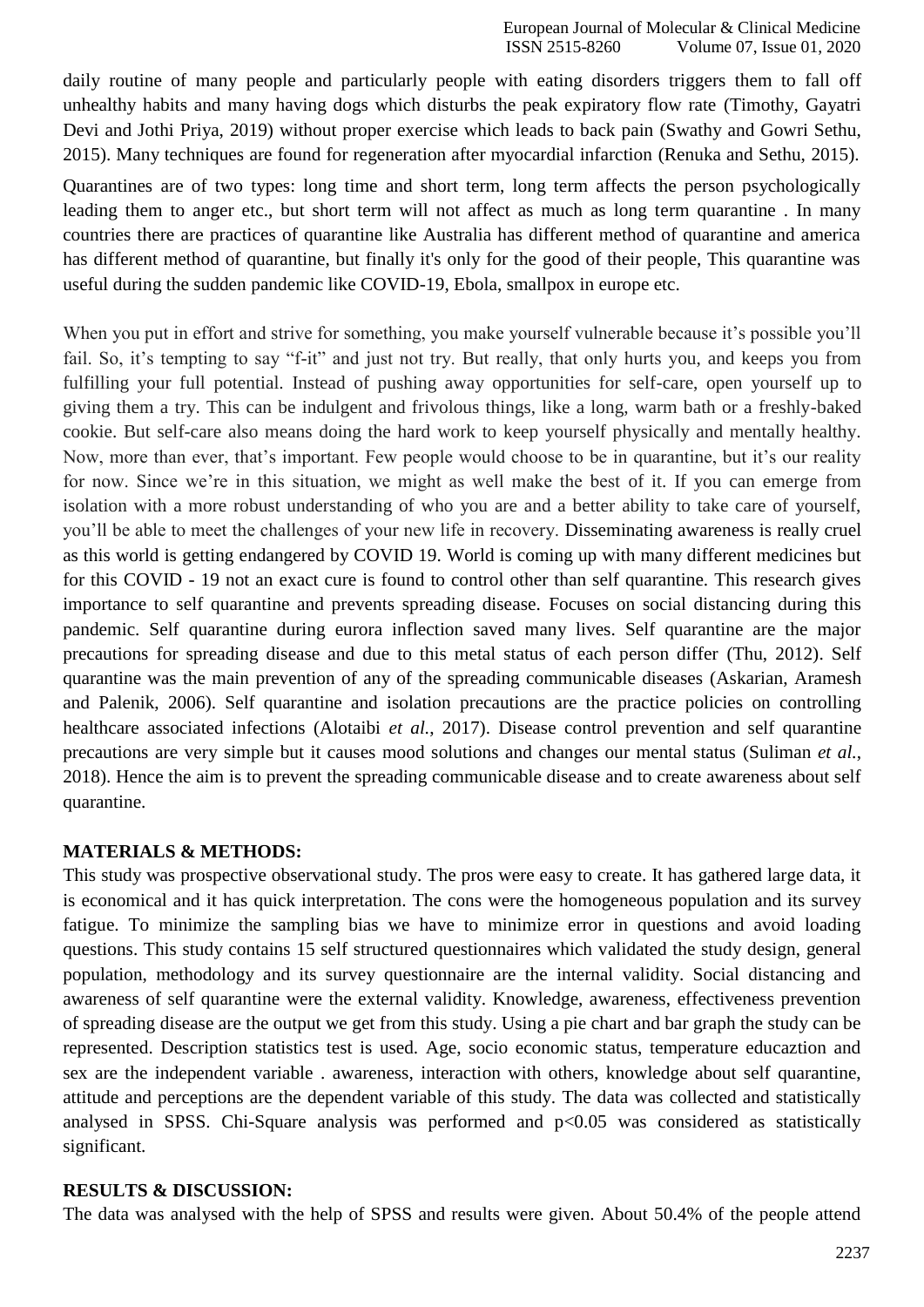this survey were female and 49.6% were male . About 92.6% were aware about quarantine and 7.4% don't know **(Figure 1)**. About 83.5% said self quarantine prevents the spreading diseases and about 16.5% said no (**Figure 2**). About 41.3% said that sanitization is the best method for preventing the spreading disease, about 50.4% saud isolation is bethere and about 8.3% said to give them rich nutrient food daily **(Figure 3**). About 86% said yes that during this self quarantine period the air pollution declined and about 14% said

no **(Figure 4)**. About 76.9% said yes that doctors and nurses are kept in self quarantine after treating COVID 19 patients and about 21.5% said no **(Figure 5)**. Aware that cessation of flights has 66.9% led to 71% decrease in India's economy and about 33.1% said no **(Figure 6)**. About 78.5% said self quarantine improves their health and about 21.5% said no **(Figure 7)**. About 71.1% said that it psychologically affects the students due to self quarantine of any of the family members and about 28.9% said no **(Figure 8**). About 76.95 said yes that due to this quarantine there is a devoid of social status in the economy and about 23.1% said no **(Figure 9).** About 76% said yes that they are aware that the spread is contained due to measure of self quarantine and about 24% said no **(Figure 10)**. About 76% says that junk food consumption is reduced during this quarentind and 24% said no **(Figure 11**). About 71.1% saud ayurvedic food has increased during this quarantine and about 28.9% said no (**Figure 12)**. About 79.3% said that there is a global level decrease in share market level and about 20.7% said no (**Figure 13)**. About 63.6% said that pets are prone to COVID - 19 & 36.4% said no (Figure 14). About 78.9% think that people around the self quarenatine people prone to COVID 19 and 13.1% asod no (**Figure 15)**.

We have seen the association between gender and awareness on self quarantine **(Figure 16)**, awareness on spread the COVID 19 on self quarantine **(Figure17**), awareness on doctors treating Covid 19 patients **(Figure 18)**, awareness on improvement on overall health during self quarantine (**Figure 19**),awareness on measures of self quarantine **(Figure 20)** and awareness on consumption of ayurvedic food on self quarantine **(Figure 21).**

In the current study 825 of the students have a huge amount of stress due to self quarantine. Studies have proved that due to self quarantine 65% of the people's health has been improve[d\(B., 1988\).](https://paperpile.com/c/hevxHO/zCwK) 90% of students think that the social status and economy of our country has decreased. A study has proposed that 80% of our country's share market has decreased in part 3 months. 60% [\(Jin, Shin and Jang, 2020\)](https://paperpile.com/c/hevxHO/uDxd) of students have taken isolation as a measure for prevention of coronavirus and 50% of them were aware of precaution measures and were not able to follow the increased size and inclusion of more criteria were the limitations of this study [\(Cascella](https://paperpile.com/c/hevxHO/XXDb) *et al.*, 2020).Due to this self quarantine many started to eat many junk foods which leads them to thyroid related problems like goitre [\(Samuel and Devi, 2015\).](https://paperpile.com/c/hevxHO/hJ8z) As they intake over junk food the become obese which leads to infertility [\(Baheerati and Gayatri Devi, 2018\). A](https://paperpile.com/c/hevxHO/vBsx)nd many thyroid related test are taken as they are obese to confirm wheathere they have thyroid or no[t\(Fathima and](https://paperpile.com/c/hevxHO/d9DS) [Preetha, 2016\). S](https://paperpile.com/c/hevxHO/d9DS)leeping is the main thing which is done by many and there are many types of sleeping methods [\(Rj and R, 2016\). D](https://paperpile.com/c/hevxHO/3rO1)ue to over heat and not intake of water leads to jaundice and nowadays many childrens are affected with neonatal [\(Harsha](https://paperpile.com/c/hevxHO/8YNH) *et al.*, 2015). Many novel drugs are used nowadays [\(Dave and](https://paperpile.com/c/hevxHO/ighS) [Preetha, 2016\). A](https://paperpile.com/c/hevxHO/ighS)s many doctors have good muscles [\(Abigail](https://paperpile.com/c/hevxHO/acDt) *et al.*, 2019) they stay healthy and fit [\(David](https://paperpile.com/c/hevxHO/gVNs) *et al.*[, 2019\).](https://paperpile.com/c/hevxHO/gVNs) Many are aware of many tongue exercises [\(Shruthi and Preetha, 2018\). N](https://paperpile.com/c/hevxHO/mMSK)owadays many nonalcoholic fatty liver diseases are prone [\(Choudhari and Jothipriya, 2016\). M](https://paperpile.com/c/hevxHO/ahee)any treatments and prevention steps are undergoing in self quarantin[e\(Iyer, Gayatri Devi and Jothi Priya, 2019\).](https://paperpile.com/c/hevxHO/dDm5) Many online research are done like study about adenoids by oronasal and nasal spirometry which creates awareness for the person doing this and it's helpful for the students [\(R and Sethu, 2018\).](https://paperpile.com/c/hevxHO/REZb)

To create awareness about the use of being self quarantine which prevents the spreading disease and reduces the death rate.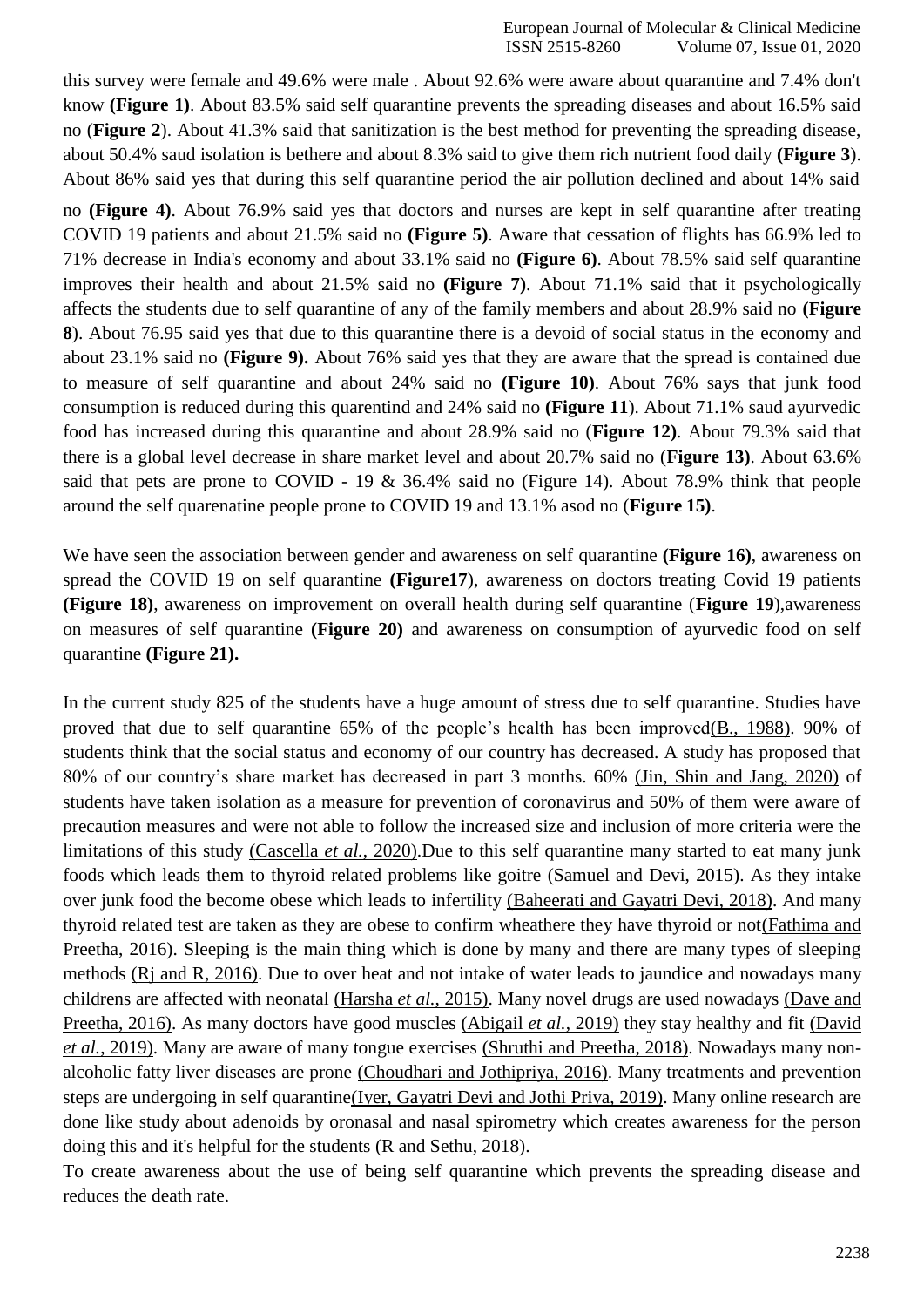

Figure 1: Bar chart showing percentage distribution on the "Awareness of Self quarantine". Majority of the participants about 93% Yes(blue); 7% No (green)



Figure 2: Bar chart showing percentage distribution on the "Negative effect of Self quarantine on COVID-19 spread". Majority of the participants about 83% Yes (blue);17% No(green)



Figure 3: Bar chart showing percentage distribution on the self quarantine measures". Majority of the participants about 41% sanitization (blue); 51% isolation(green); 8% giving them immediately rich food (brown)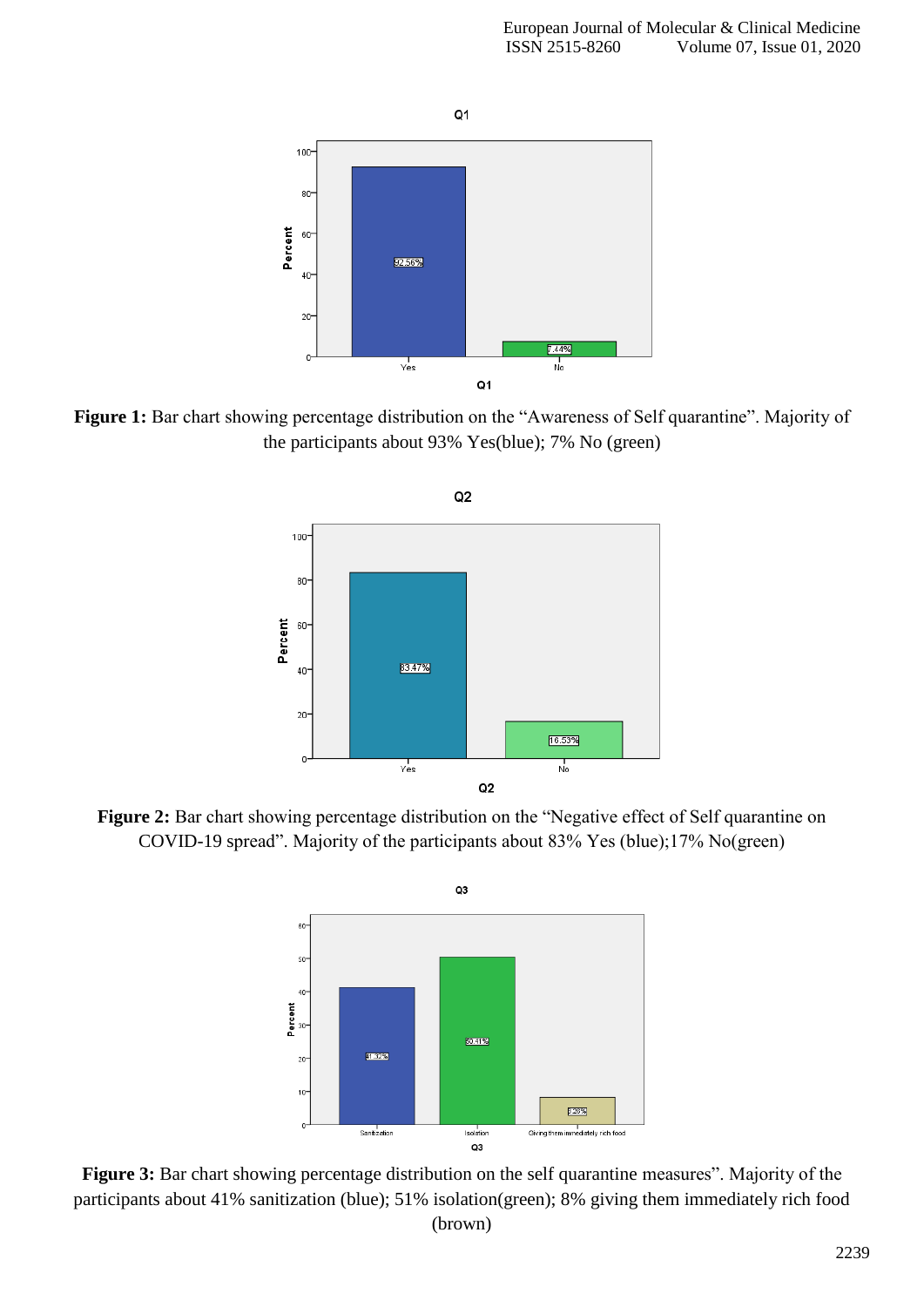

Figure 4: Bar chart showing percentage distribution on the "Reduction of Air pollution during this lockdown". Majority of the participants about 86% Yes(blue); 14% No(green)



Figure 5: Bar chart showing percentage distribution on not taking proper self quarantine measures by the doctors after treating patients". Majority of the participants about 77% Yes( blue);22% No(green)



Figure 6: Bar chart showing percentage distribution on "Stoppage of flights due to COVID - 19". Majority of the participants about 67% Yes( blue) ;33% No(green)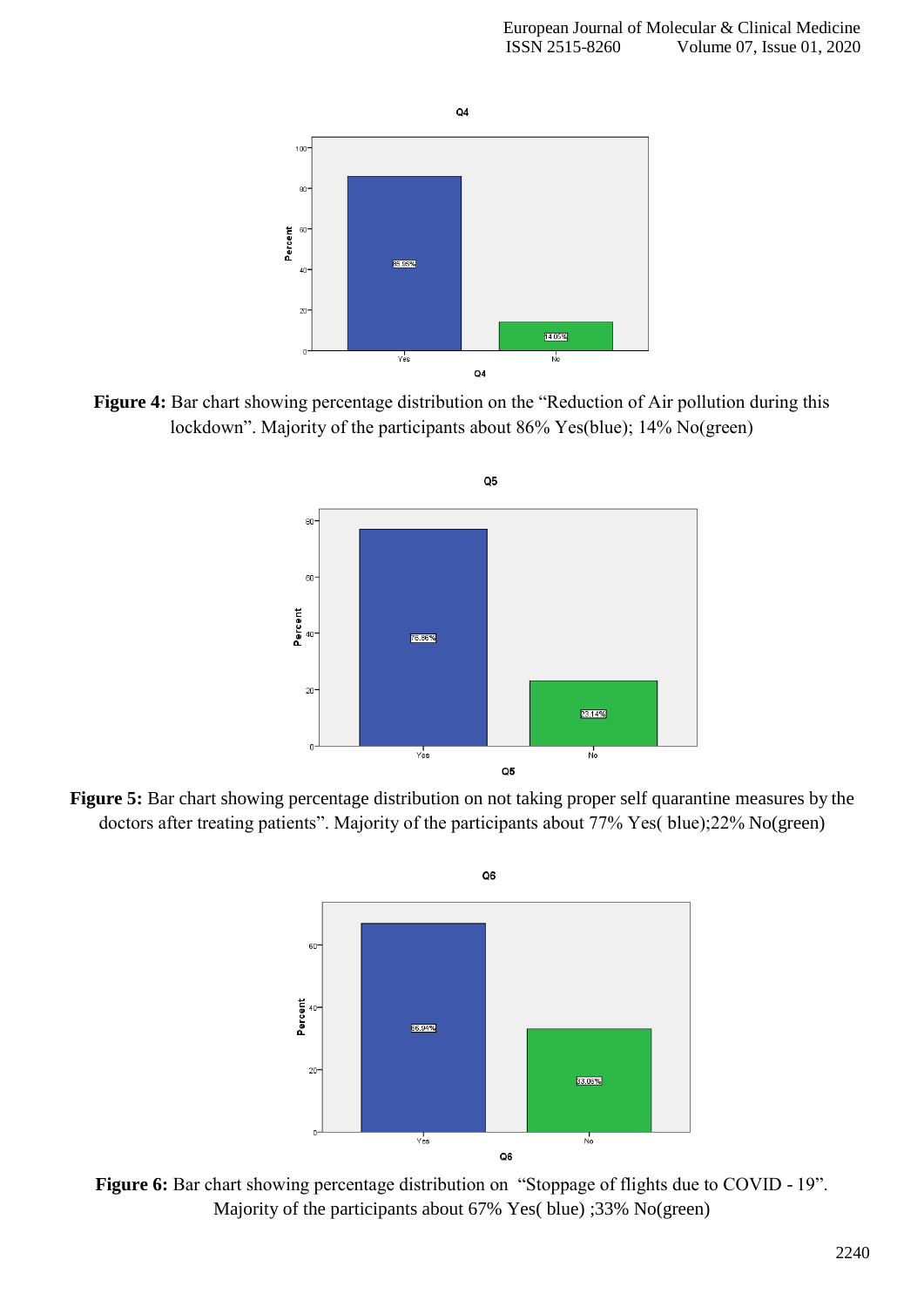

Figure 7: Bar chart showing percentage distribution on " improvement overall health on self quarantine". Majority of the participants about 78% Yes(blue);22% No(green)



Figure 8: Bar chart showing percentage distribution on the stoppage of Board exams due to self quarantine". Majority of the participants about 71% Yes(blue);29% No(green)



Figure 9: Bar chart showing percentage distribution on downfall social economy status". Majority of the participants about 77% Yes(blue);23% No(green)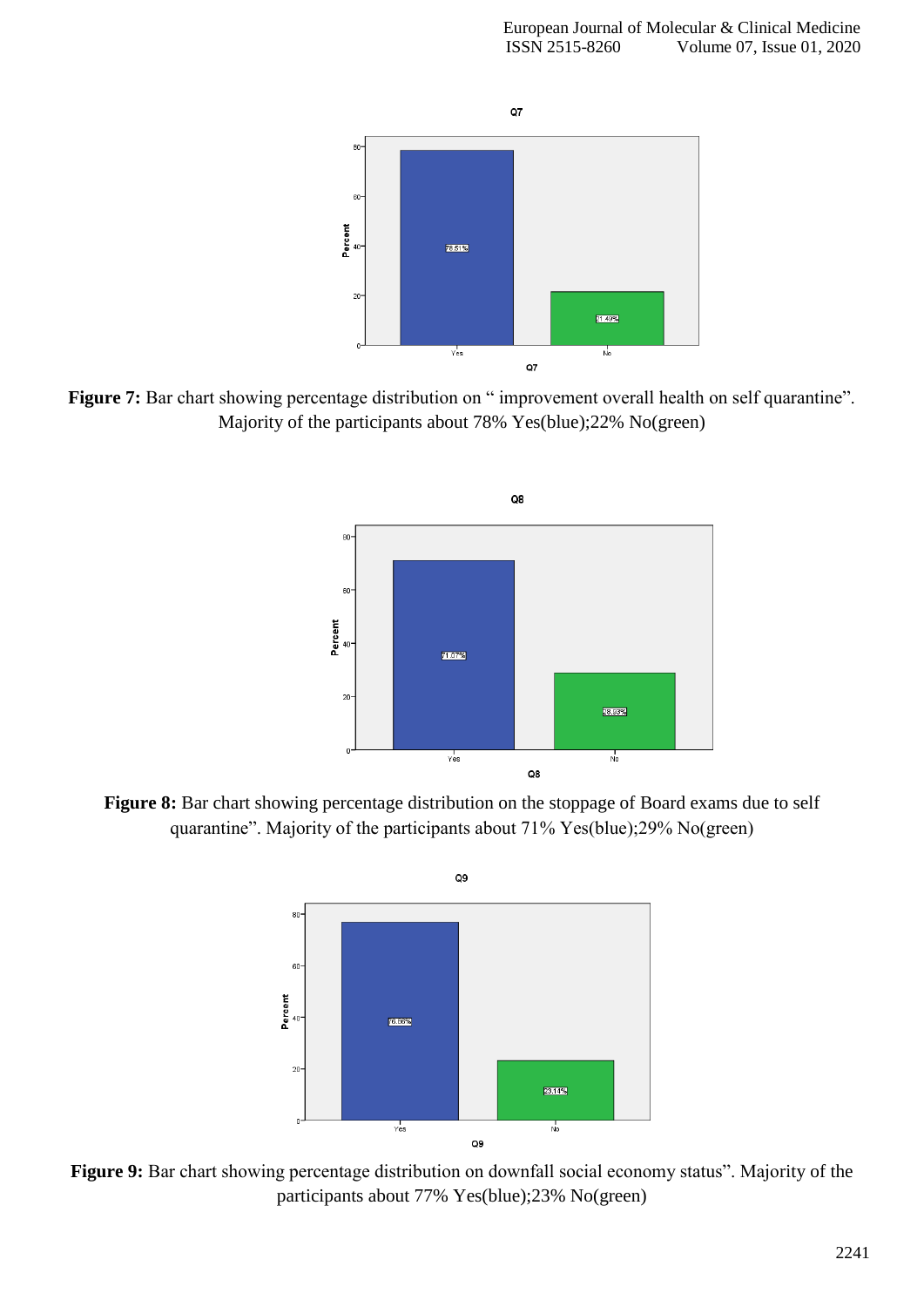

Figure 10: Bar chart showing percentage distribution on Measure taken during self quarantine". Majority of the participants about 76% Yes(blue);24% No(green)



Figure 11: Bar chart showing percentage distribution on junk food consumption level in the quarantine". Majority of the participants about 76% Yes(blue);24% No(green)



Figure 12: Bar chart showing percentage distribution on Ayurvedic food consumption in this quarantine". Majority of the participants about 71% Yes( blue);29% No(green)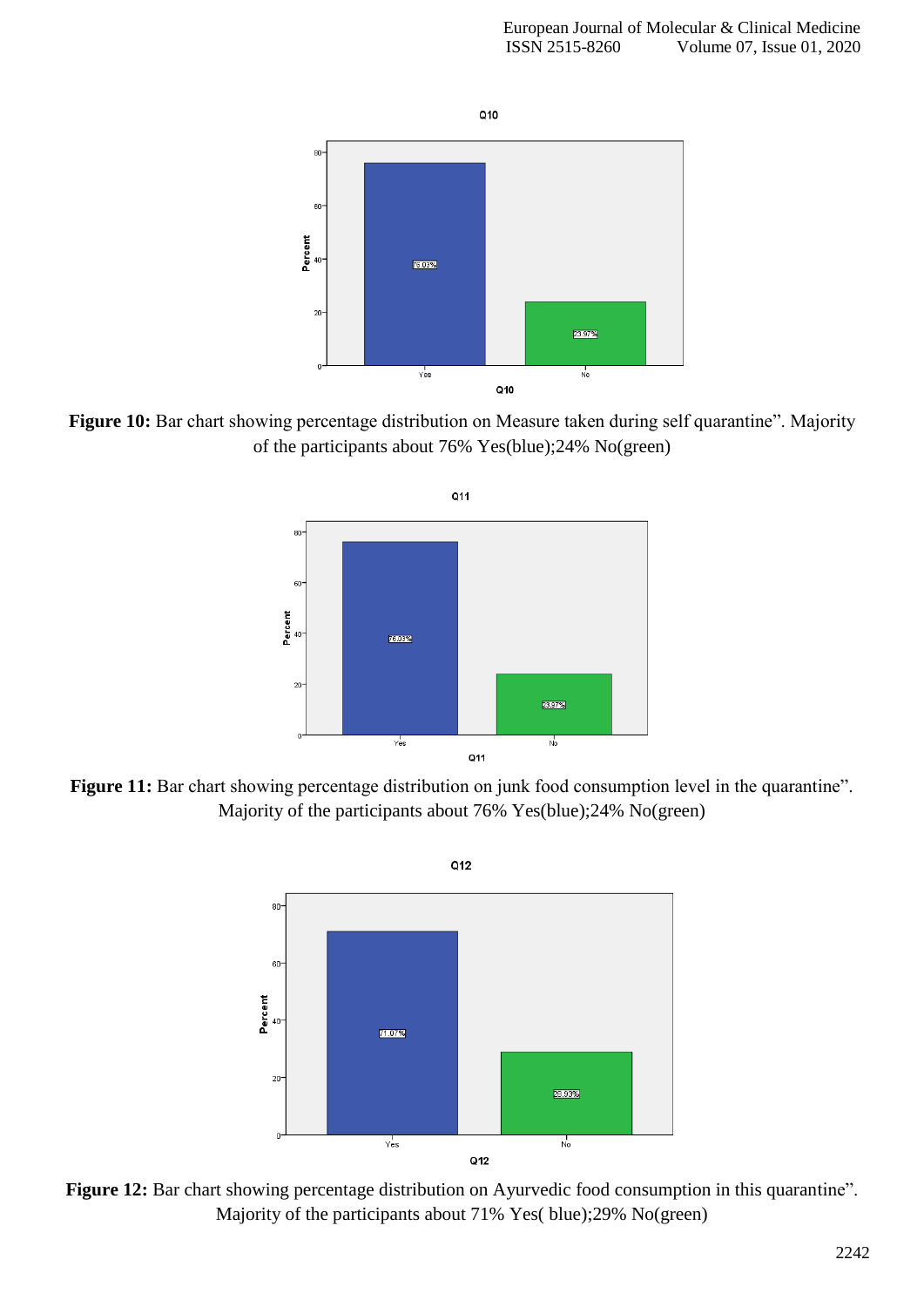

Figure 13: Bar chart showing percentage distribution on "Decrease in share market level in quarantine". Majority of the participants about 79% Yes(blue); 21% No(green)



Figure 14: Bar chart showing percentage distribution that Pets are not prone in COVID 19". Majority of the participants about 64% Yes(blue);36% No(green)



Figure 15: Bar chart showing percentage distribution that People are prone to Covid 19 in self quarantine". Majority of the participants about 77% Yes(blue);23% No(green)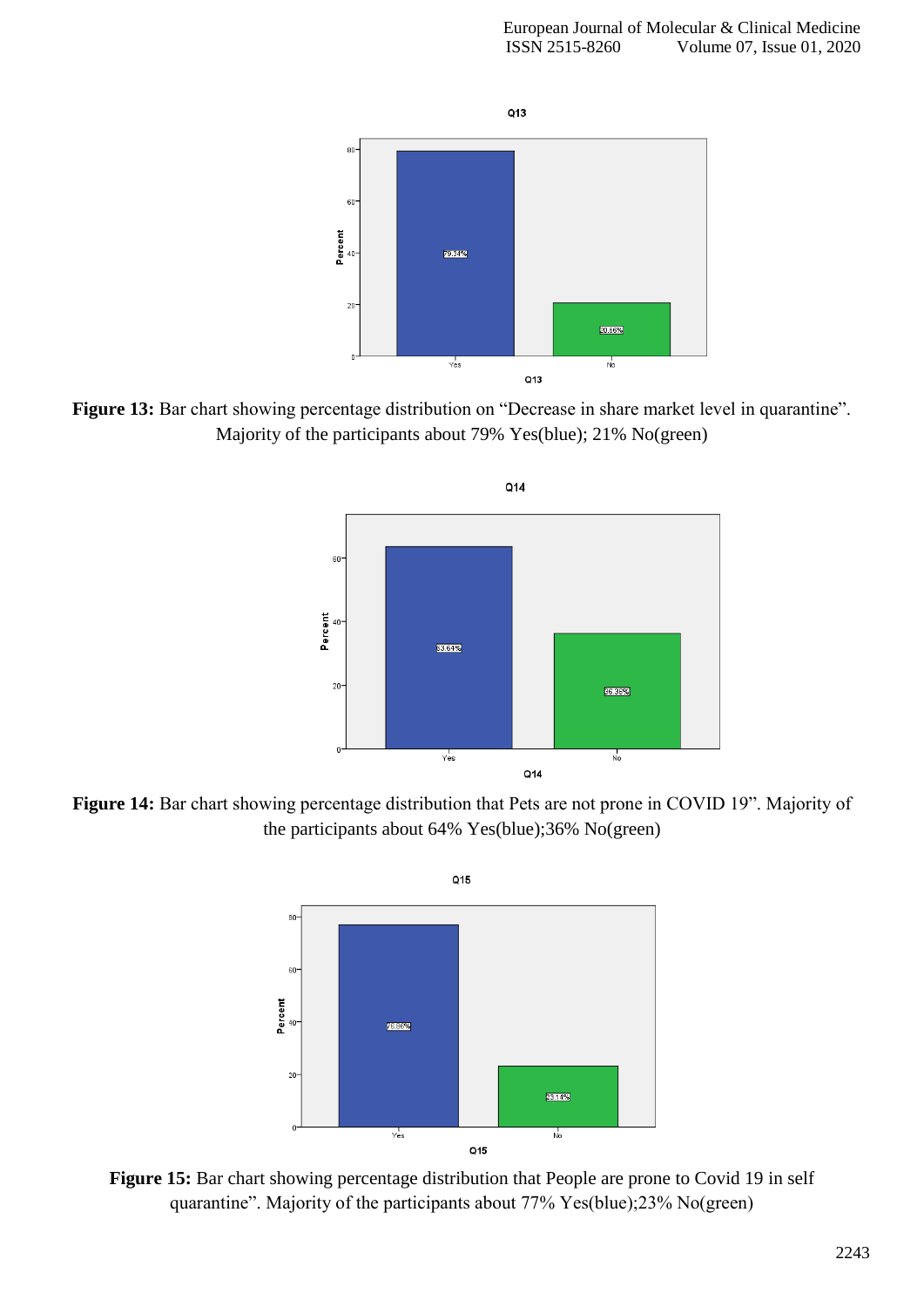

**Figure 16:** Bar graph represents the association between gender and awareness of self quarantine. X axis represents the gender and the Y axis represents the number of participants of which blue colour denotes Yes and green colour denotes No. Majority of the females (58 participants) were more aware of self

quarantine than males. However the difference is not statistically significant (Pearson's chi square value 1.135,  $p=0.287$  ( $>0.05$ ), hence not statistically significant).



Figure 17: Bar graph represents the association between gender and spread the COVID 19 on self quarantine. X axis represents the gender, Y axis represents number of participants of which blue colour indicates yes and green colour indicates no. Majority of the females (52 participants) reported being aware of self quarantine does not spread the COVID 19 more than males. However the difference is not statistically significant (Pearson's chi square value- 0.281, p value 0- .596 (> 0.05), hence not statistically significant.



**Figure 18:** Bar graph represents the association between gender and doctors treating Covid 19 patients. X axis represents the gender, Y axis represents the number of participants of which blue colour indicates yes and green colour indicates no. Majority of the females ( 47 participants) reported being aware of keeping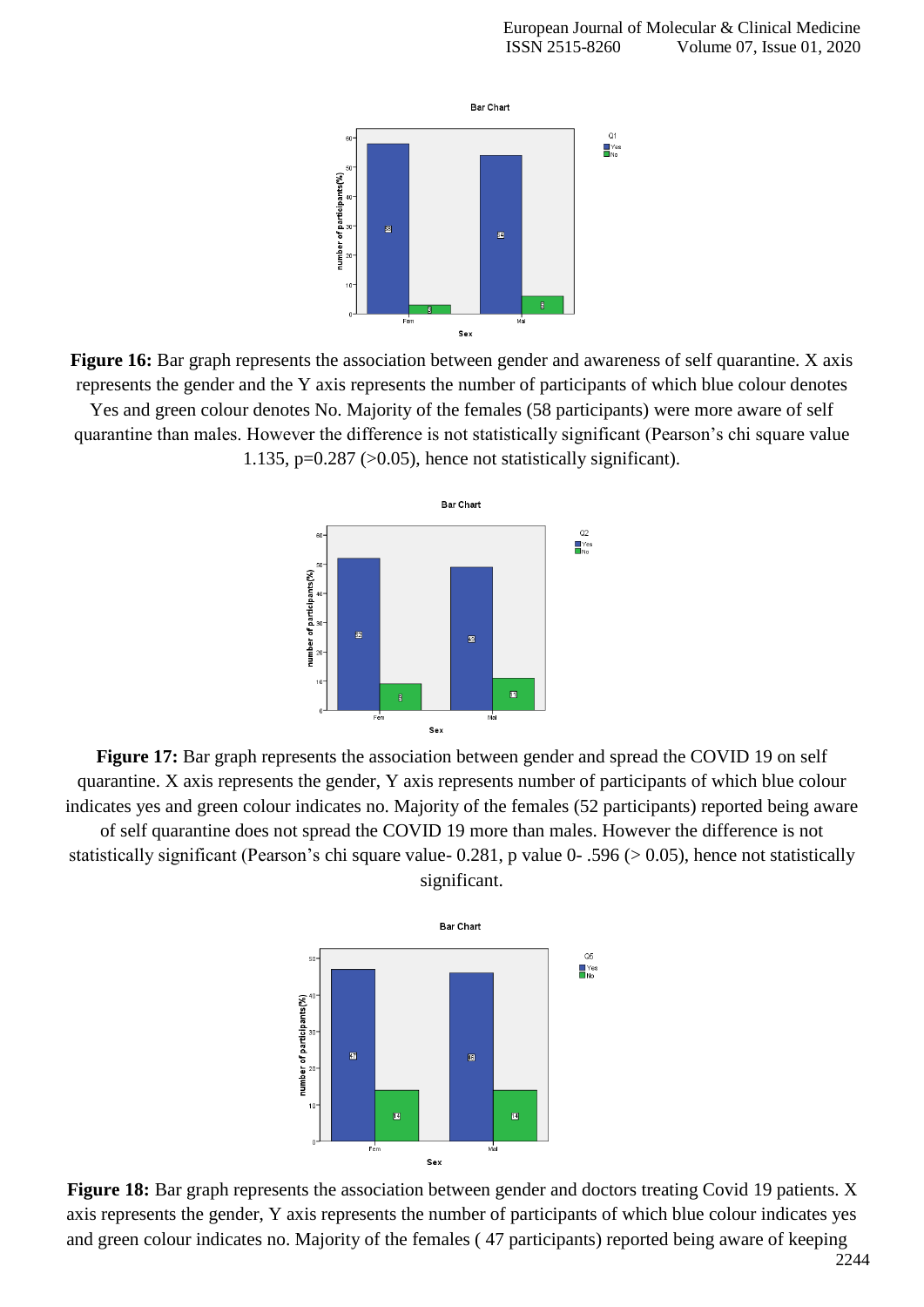the doctors treating the Covid 19 patients in self quarantine than males. However the difference is not statistically significant (Pearson's chi square value 0.002,  $p=0.960$  ( $>0.05$ ), hence not statistically significant.



**Figure 19:** Bar graph represents the association between gender and improvement on overall health during self quarantine. X axis represents the gender and the Y axis represents the number of participants of which blue colour indicates yes and green colour indicates no. Majority of the females (51 participants) reported that self quarantine improves overall health than males. However the difference is not statistically significant (Pearson's chi square value 1.892,  $p=0.169$  ( $> 0.05$ ), hence not statistically significant).



**Bar Chart** 

**Figure 20:** Bar graph represents the association between gender and measures of self quarantine. X axis represents the gender and the Y axis represents the number of participants of which blue colour indicates yes and green colour indicates no. In both the genders there is no association. Pearson's chi square value 0.026,  $p=0.871$  ( $>0.05$ ), hence not statistically significant.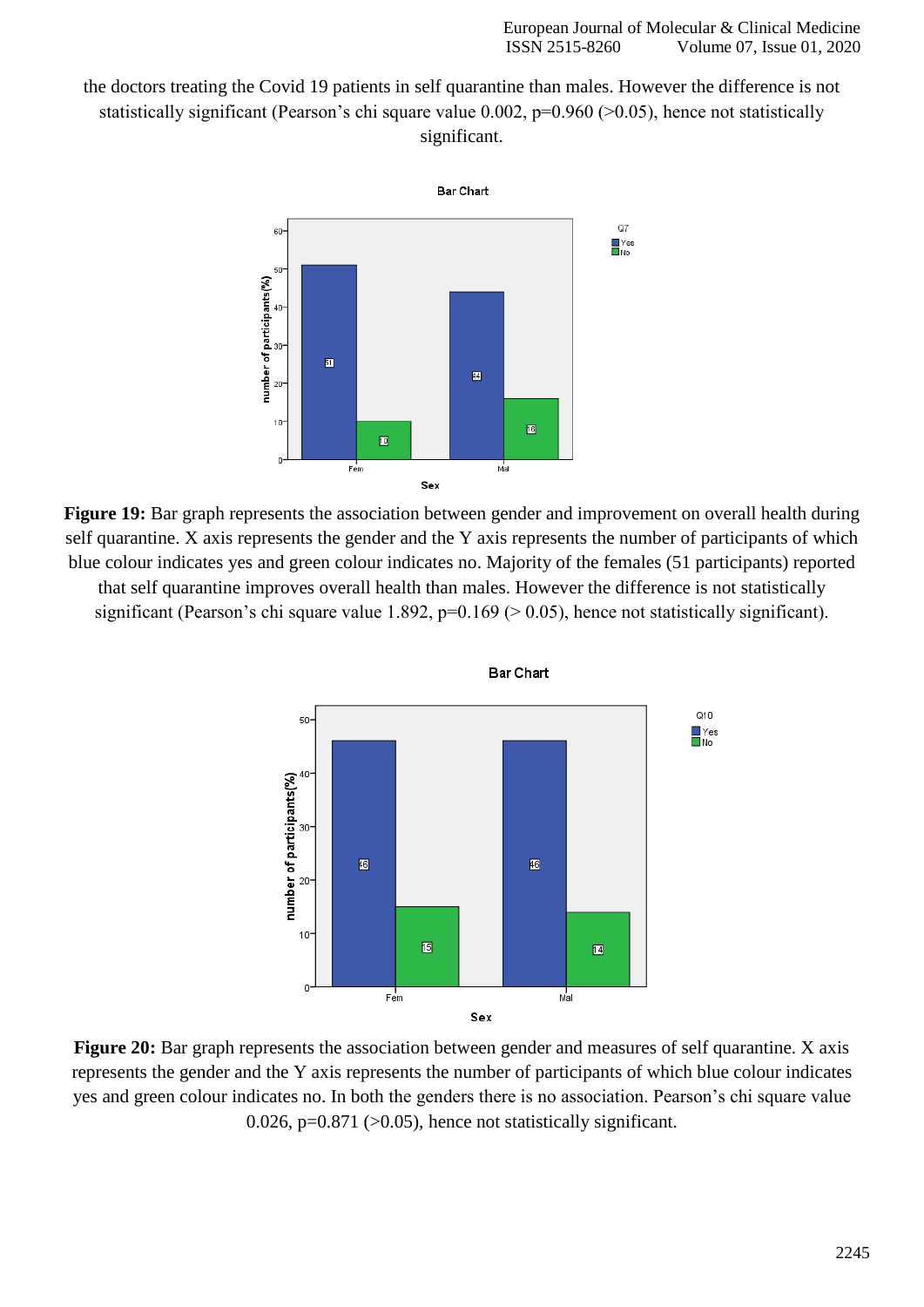

**Figure 21:** Bar graph represents the association between gender and consumption of ayurvedic food on self quarantine. X axis represents the gender and the Y axis represents the number of participants of which blue colour indicates yes and green colour indicates no. There is no association between both the genders,

Pearson's chi square value  $0.020$  p=0.887( $> 0.05$ ), hence not statistically significant.

#### **CONCLUSION:**

Research suggests that when we see ourselves clearly, we are more confident and more creative; we make better decisions and communicate more effectively; and we're better workers and more-effective leaders. But even though most people believe they are self-aware, self-awareness is a truly rare quality. When we have a better understanding of ourselves, we are able to experience ourselves as unique and separate individuals. This empowers us to make changes and build on our areas of strength, as well as identify areas where we would like to make improvements. Self-awareness is often the first step to setting goals. Hence, We conclude that many are aware about self-quarantine measures and control spreading disease. And many are aware how to spend quarantine usefully.

### **AUTHOR CONTRIBUTION:**

Idea of the study and statistical analysis was conceptualised by Jothi Priya and Lakshminarayanan Arivarsu, Collection of the literature and drafting the manuscript was done by John Francis, revising the manuscript for publication was done by Dr. Lavanya Prathap.

**CONFLICT OF INTEREST** : The author declares that there was no conflict of interest in the present study.

### **REFERENCE**:

[1] [Abigail et al. \(2019\) 'Evaluation of Muscular Endurance among Dentists', Indian Journal of Public](http://paperpile.com/b/hevxHO/acDt) [Health Research & Development, p. 258. doi: 10.5958/0976-5506.2019.02808.0](http://paperpile.com/b/hevxHO/acDt)[.](http://dx.doi.org/10.5958/0976-5506.2019.02808.0)

[2] Adebimpe, W. O. and Ibirongbe, D. O. [\(2019\) 'Exploring the Knowledge and Preventive Practices on](http://paperpile.com/b/hevxHO/iZHK) [Isolation Precaution and Quarantine Among Health Care Workers in Ondo State, Nigeria', Annals of](http://paperpile.com/b/hevxHO/iZHK) [Global Health. doi: 10.5334/aogh.2454.](http://paperpile.com/b/hevxHO/iZHK)

[3] [Alotaibi, M. M. et al. \(2017\) 'Knowledge and compliance with standard isolation precautions among](http://paperpile.com/b/hevxHO/63Ju) [healthcare students in Al-Kharj Governorate, Saudi Arabia', Journal of Health Specialties, p. 162. doi:](http://paperpile.com/b/hevxHO/63Ju) [10.4103/jhs.jhs\\_94\\_16.](http://dx.doi.org/10.4103/jhs.jhs_94_16)

[4] [Askarian, M., Aramesh, K. and Palenik, C. J. \(2006\) 'Knowledge, attitude, and practice toward](http://paperpile.com/b/hevxHO/dzQ1) [contact isolation precautions among medical students in Shiraz, Iran', American Journal of Infection](http://paperpile.com/b/hevxHO/dzQ1) [Control, pp. 593–596. doi: 10.1016/j.ajic.2006.03.005.](http://paperpile.com/b/hevxHO/dzQ1)

[5] [Baheerati, M. M. and Gayatri Devi, R. \(2018\) 'Obesity in relation to Infertility', Research Journal of](http://paperpile.com/b/hevxHO/vBsx) [Pharmacy and Technology, p. 3183. doi:](http://paperpile.com/b/hevxHO/vBsx) [10.5958/0974-360x.2018.00585.1](http://paperpile.com/b/hevxHO/vBsx)[.](http://dx.doi.org/10.5958/0974-360x.2018.00585.1)

[6] [Brooks, S. K. et al. \(2020\) 'The psychological impact of quarantine and how to reduce it: rapid review](http://paperpile.com/b/hevxHO/dGdd) [of the evidence', The Lancet, pp. 912–920. doi:](http://paperpile.com/b/hevxHO/dGdd) [10.1016/s0140-6736\(20\)30460-8.](http://paperpile.com/b/hevxHO/dGdd)